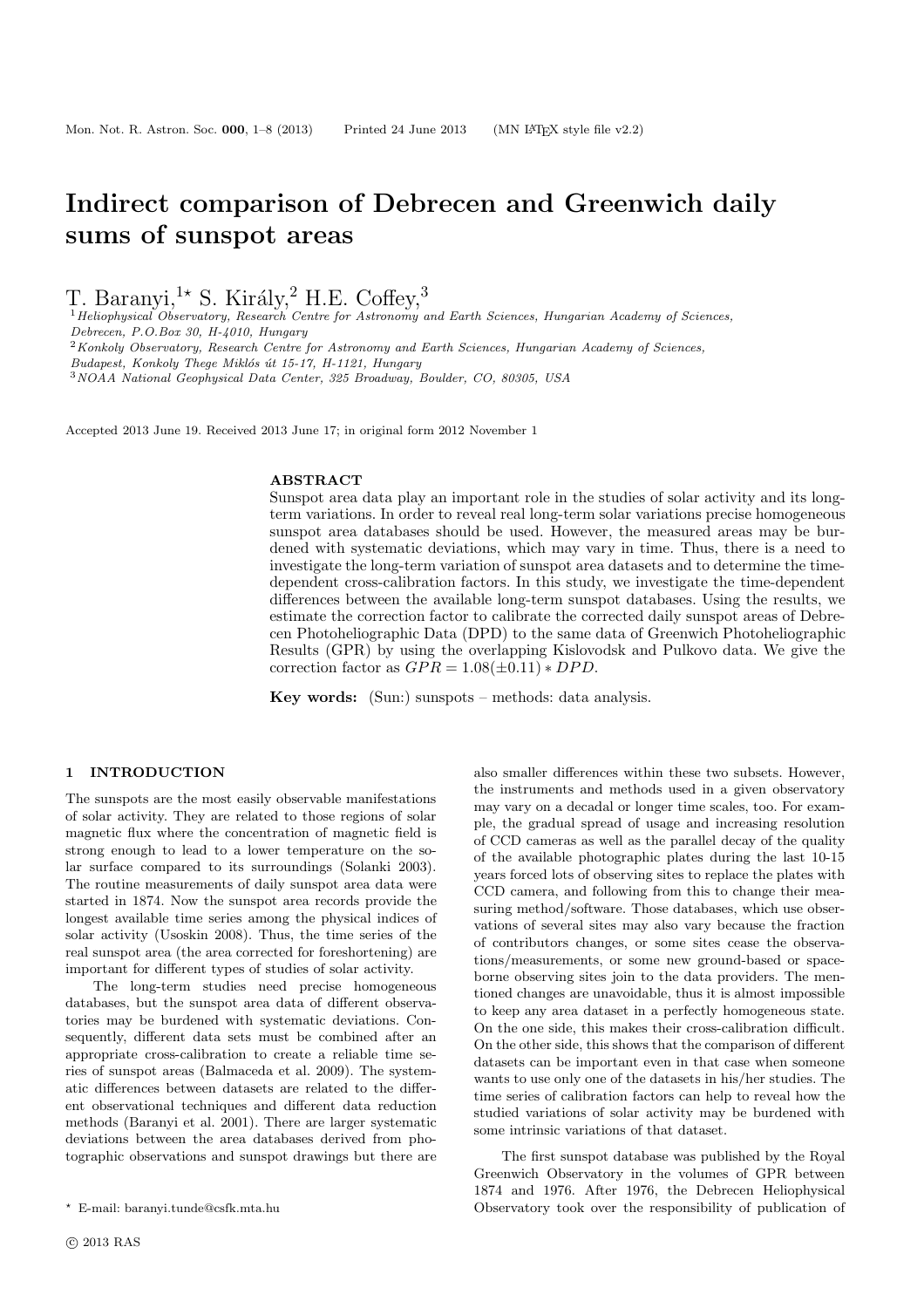# 2 T. Baranyi et al.

sunspot data for every day with the endorsement of IAU. There is no overlap between these two datasets at present, thus the cross-calibration between them can be made only in an indirect way by using independent overlapping databases. However, the result may also depend on the time-dependent variations of these databases. The aim of this study is to reveal the time-dependent systematic differences between the available long-term sunspot databases, and after that to estimate the correction factor between GPR and DPD.

## 2 SUNSPOT AREA DATABASES

The GPR catalog contains position and area data of sunspot groups measured in photographic observations taken at Royal Observatory of Greenwich or Cape of Good Hope, and at the Kodaikanal Observatory, and at a few other observatories. The photoheliograph of RGO was modified several times during the decades, and in May 1949, it was moved from Greenwich to Herstmonceux (Sussex) to have better observing conditions (McCrea 1975). Further details on GPR data and their digital versions have been published by Willis et al. (2013a) recently. In this study, the digital version of GPR available at NOAA National Geophysical Data Center  $(NGDC)^1$  is used.

The DPD catalog (Győri, Baranyi & Ludmány 2011) contains the same type of data as GPR for the whole group and each spot in it. The DPD data are measured on daily white-light full-disk photographic plates, which are mainly taken at Debrecen and its Gyula Observing Station with 10-11 cm solar diameter. The measuring technique and the quality of the photographic plates available for observations have changed a lot since the start of measurements, but the largest part of DPD data are reduced from high contrast films, digitized with about 8000x8000 pixels spatial resolution at 16-bit gray scale levels. The recent changes in the Debrecen-Gyula observations are that the cassette of film at Gyula was replaced with a CCD camera of 4000x4000 pixels in 2009, which was replaced with a camera of 8000x6000 pixels in 2011. Any gaps are filled in with the observations of cooperating ground-based observatories, or in some cases, the data derived from space-borne SOHO/MDI quasicontinuum images. The number of the contributing sites and the number of their observations measured for DPD also vary in time. Thus, the systematic differences because of their different observational material and spatial resolution may also cause some time-dependent variations in DPD data. A special characteristic of DPD is that the volumes of consecutive years of sunspot area data were measured, not in fully chronological order but as resources, and data availability permitted. This decreases any possible chronological order bias where some systematic differences due to changes of the measuring method may be propagated as time progresses. For example, the starting and ending years of the studied interval have been measured at about the same time recently, thus the change of the measuring method can hardly cause any differences between these years. The whole DPD dataset is still regularly revised and improved<sup>2</sup>.

Between 1932 and 1991 Catalogues of solar activity ("Katalogi solnechnoj deyatel'nosti") were published in Central Astronomical Observatory at Pulkovo. In this catalogue the subsection "Sunspot areas" of Section "Daily indices" contains daily sums of total corrected sunspot areas, which have been derived from observations taken in the former USSR. The electronic database of these data is available at the site of the Pulkovo Observatory<sup>3</sup>. In this study, we will refer to this database as Pulkovo. In a not perfectly independent way, publication of solar data in the monthly bulletin Solar Data ("Solnechnie Dannie") was started at Pulkovo in 1954. The data were mainly based on the photographic plates taken at Pulkovo and its Kislovodsk Mountain Astronomical Station, but this dataset also contains data derived from the observations of the unified Soviet solar network and other cooperating observatories. This database is now available as Kislovodsk sunspot group reports, thus we will refer to it as Kislovodsk<sup>4</sup>. The Kislovodsk data are particularly suitable for extending the series of sunspot areas because this project has a stable technical and personnel background (Nagovitsyn, Makarova & Nagovitsyna 2007). The Kislovodsk and Pulkovo data can be reckoned as quasi-extensions of each other because of the strong connection between them. In addition to publishing its own data, Kislovodsk also contributes to DPD. The days with Kislovodsk observations cover about 7% of the whole interval of DPD, but the plates observed at Kislovodsk are measured in Debrecen independently from the Kislovodsk data. Thus, these two datasets can be reckoned as independent time-series of sunspot area. The t-test has confirmed that there is no significant difference between the means of correction factors derived from DPD including or excluding Kislovodsk data (the mean including Kislovodsk data is 0.925; the mean excluding Kislovodsk data is 0.922; the significance (2-tailed) value is 0.797).

At the Rome Observatory, three different telescopes were used over the whole period of measurements (1958- 1999). All sunspot measurements were performed on photographic enlargements of the original photographic observation. The measurements were performed on a solar disk of approx 15 cm diameter with Stonyhurst disks, by following common rules (Cimino 1967; Torelli & Ermolli 2009 personal communication). The data were published in the volumes of Solar Phenomena Monthly Bulletin, which contain two tables for the area data. The first table contains the daily sums of whole area of groups and the second one contains area data of the individual groups. Now the NGDC as  $WDC$  hosts the Rome data at its site<sup>1</sup>. At Rome sometimes some sunspot groups are omitted from the area measurements, and only their position data are published. This important information was indicated in different ways during the decades (typed in Italic, marked with asterisk or other type of symbol) in the section of daily data. Sometimes this information was missing from the digitized version of the dataset. Thus, we checked the set of marks in the files of the daily data, and we also revised it by using the files of group data. Only the daily sums without missing data are involved in this study.

<sup>1</sup> http://www.ngdc.noaa.gov/stp/solar/solardataservices.html

<sup>2</sup> http://fenyi.solarobs.unideb.hu

<sup>3</sup> http://www.gao.spb.ru/database/csa/main e.html

<sup>4</sup> http://www.solarstation.ru/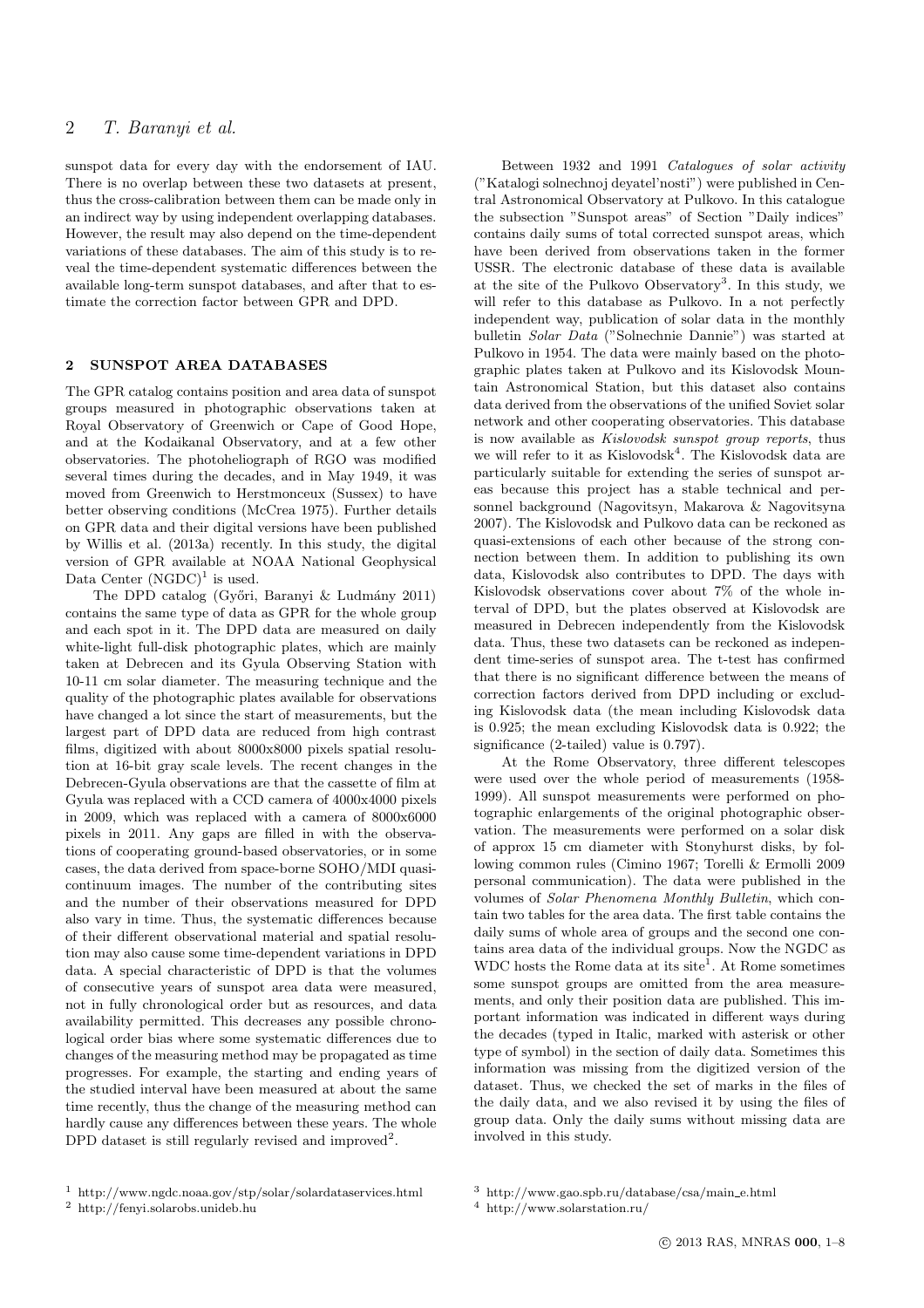The solar patrol at Boulder Solar Observatory started in 1966. The observatory became one of the NASA SPAN (Solar Particle Alert Network) sites in 1967, a world network of solar stations established to provide warnings of hazardous solar particle events. The Solar Optical Observing Network (SOON) of the US Air Force took over this task from the SPAN network in the 1970s, and Boulder operated as a joint NOAA/USAF facility. A 4-inch refractor was used to make drawings of 20 cm original diameter, which are available for 1966-1992 at the site of NGDC together with the files of digitized sunspot region data for 1966-1981. We used these scanned observations to quality-check the files of group area and after that we computed the daily sums for 1966-1981. The daily sums for 1982-1993 were computed by summarizing the Boulder group area from the USAF MWL reports<sup>1</sup>.

The SOON network maintains 24-hour synoptic solar patrol producing real-time data, thus the quick data reduction is of the essence. Although detailed and extremely accurate measurements are not possible at the SOON stations, the SOON dataset became especially important and valuable. It was almost exclusively used during the last three decades when only a few sunspot datasets were available. Even today, the SOON data are frequently used in a number of studies, and a highly processed version of SOON data are used routinely to update the GPR to the present<sup>5</sup>. The DPD sunspot group numbering is also based on the NOAA sunspot group numbers of SOON network. The 1 year sunspot region tables are compiled from the SOON reports at NOAA NGDC, and after some quality check of data, final reports are published including all SOON stations data in the USAF MWL reports. These final reports and the sunspot drawings of 18 cm diameter are available at the site of  $NGDC<sup>1</sup>$ . The scaling of positions and areas are done routinely by hand, using Stonyhurst disc overlays for both elements. The data were reduced by USAF staff who rotated into their solar technician jobs for two years and then in many cases moved on to other jobs. The area data contain some estimation because "one may well find a greater quantisation of reported areas, because of the finite number of circles and ellipses on the overlay, although some observers will attempt to estimate a value in between the template areas" (Kennewell  $2004^6$ ). Due to the sometimes extreme variability of the SOON sunspot areas, NGDC chose to publish all the stations data and let the user community decide which station's values were more accurate. By the 1990s, NGDC was eliminating extreme outliers. The number of the sites and the members of the network varied in time. In this study the SOON sites with the longest datasets are included: Holloman, Learmonth, San Vito, and Ramey.

The datasets studied in this paper are listed in Table 1. The daily sums are selected from those databases which contain these sums (GPR, DPD, Pulkovo, and Rome), or they are computed from the daily group data if only those are available (Kislovodsk, Boulder, and the SOON sites).

| Database                                                                                                     | Studied years                                                                                                                  | Type of<br>observation                                                                                                              | Min. corrected<br>area reported                                                                                                                                   |
|--------------------------------------------------------------------------------------------------------------|--------------------------------------------------------------------------------------------------------------------------------|-------------------------------------------------------------------------------------------------------------------------------------|-------------------------------------------------------------------------------------------------------------------------------------------------------------------|
| GPR.<br>Pulkovo<br>Kislovodsk<br>Rome<br><b>DPD</b><br>Boulder<br>Holloman<br>Learmonth<br>Ramey<br>San Vito | 1933-1976<br>1933-1991<br>1955-2011<br>1958-1999<br>1977-2011<br>1966-1993<br>1982-2010<br>1982-2010<br>1982-2002<br>1987-2010 | photographic<br>photographic<br>photographic<br>photographic<br>photographic<br>drawing<br>drawing<br>drawing<br>drawing<br>drawing | 1 msh<br>$1 \text{ msh}$<br>1 msh<br>$2 \text{ msh}$<br>1 msh<br>$10 \text{ msh}$<br>$10 \text{ msh}$<br>$10 \text{ msh}$<br>$10 \text{ msh}$<br>$10 \text{ msh}$ |
|                                                                                                              |                                                                                                                                |                                                                                                                                     |                                                                                                                                                                   |

Table 1. Observational data.

#### **METHOD OF ANALYSIS**

To determine the cross-calibration factors, we follow the main steps of the method of Balmaceda et al. (2009) with a few modifications in the selection criteria of the data excluded from the study. Ordinary least-squares (OLS) linear regression model without an intercept term is applied to the data of two different observatories  $(X \text{ and } Y)$ , i.e. the slope of a linear regression forced to pass through the origin:

$$
Y = b * X.
$$
 (1)

In the first analysis, the model is applied to all the points when both of the pair of data are larger than zero. The zero values are excluded because they do not refer to a real relationship between area measurements. The slope derived in this way is taken to be the initial estimate for a second analysis, and the standard error of the estimate  $(\sigma_{fit})$  is determined. In the second analysis, the zero values are excluded again but outliers are also excluded when only points within  $3 * \sigma_{fit}$  from the first fit are taken.

To reduce the impact of measurement errors, we have to treat the variables symmetrically. Thus, we apply an inverse linear regression, switching the dependent variable with the independent variable. We follow the method of OLS-mean (Babu & Feigelson 1992) which takes the arithmetic mean of the two OLS slopes as an estimate of the slope of the regression line. This method works quite well when the correlation coefficient is larger than 0.5. This criteria is fulfilled in our case as the correlation coefficient is higher than 0.95 in each case.

The procedure described in the previous paragraph is repeated in the inverse linear regression:

$$
X = b' * Y.
$$
 (2)

The correction factor for  $X$  is the mean slope calculated as  $1/2 * (b + 1/b')$ . This correction factor is used to adjust the average level of a dataset  $X$  to that of  $Y$ . The standard  $\sqrt{1/4 * [Var(b) + Var(1/b') + 2 * Cov(b, 1/b')] }$  by using the error of the mean slope  $(\sigma_{slope})$  is calculated as  $\sigma_{slope}$  = variances and covariance of the slopes of  $OLS(Y|X)$  and  $OLS(X|Y)$  according to the related formula in Table I of Babu & Feigelson (1992).

<sup>5</sup> http://solarscience.msfc.nasa.gov/greenwch.shtml

<sup>6</sup> ftp://ftp.ngdc.noaa.gov/STP/SOLAR DATA/SUNSPOT

REGIONS/USAF MWL/docs/SunspotAreaMetadata.txt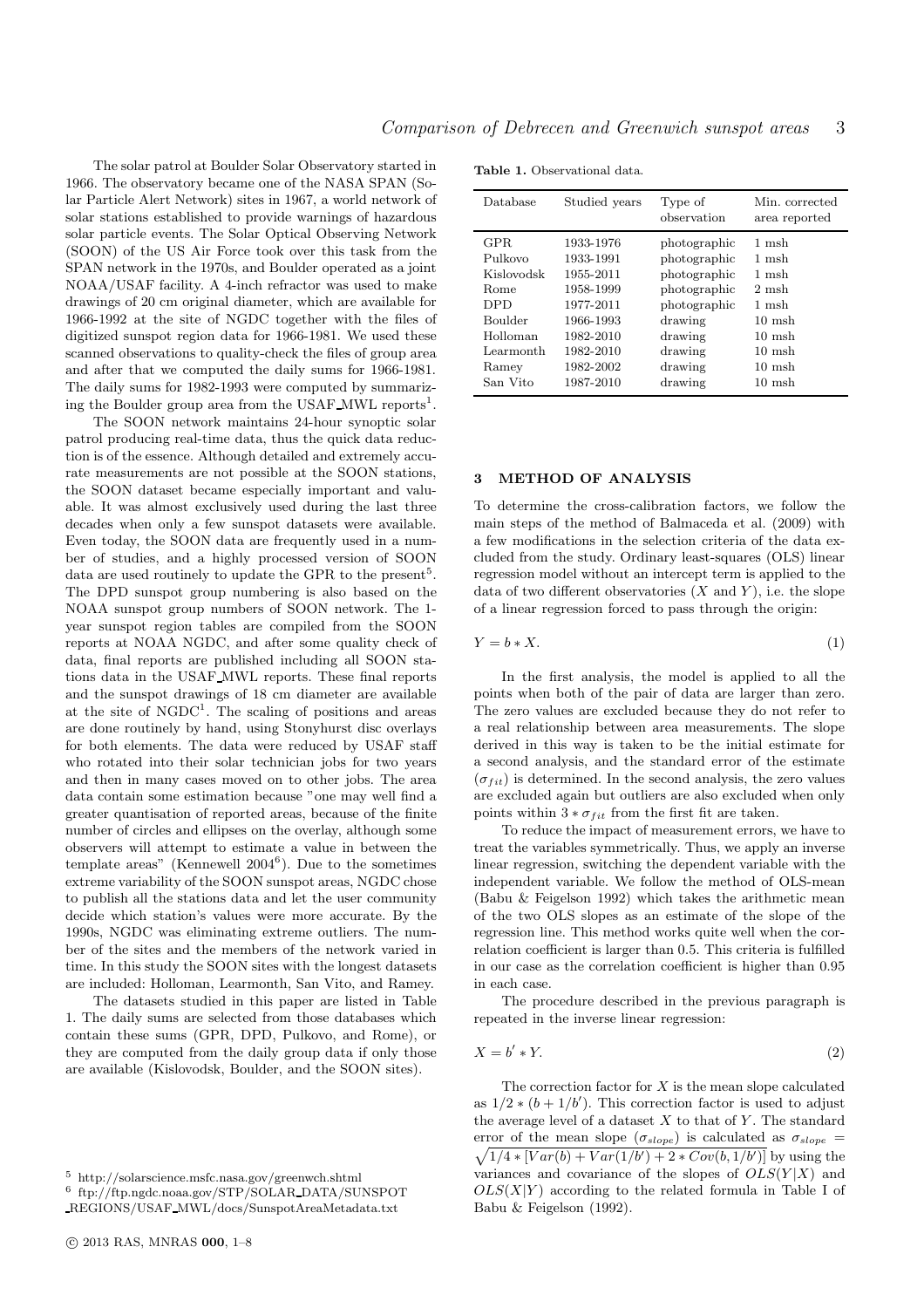

Figure 1. The time series of the 11-year correction factors for Kislovodsk daily sums of corrected sunspot area data to calibrate them to the other datasets computed over an 11-year sliding window. The symbols are at the centers of the related 11-year intervals.



Figure 2. The same as Figure 1 but for Rome sunspot area data.

# 4 COMPARISON OF DATABASES

In this study, the daily sums of the corrected area in millionths of a solar hemisphere are used, and two kinds of correction factors are calculated based on them. The first type is calculated by using an 11-year interval of daily sums, an extensive interval which gives a large enough statistical sample for a comparison. This is called 11-year correction factor. The second type is calculated in a 1-year interval of daily sums, which is called 1-year correction factor. This shows

larger variations because of the smaller sample time length, but it easily shows the short-time changes of the databases.

At first, we calculate the 11-year correction factors within an 11-year sliding window. In Figure 1 the independent variable is Kislovodsk while in Figure 2 it is Rome. In these figures we can study the time dependence of the 11 year correction factors based on the two longest independent overlapping datasets. The dependent variables are indicated in the box of legends. The standard error of the slope  $(\sigma_{slope})$ is about 0.005 in each case.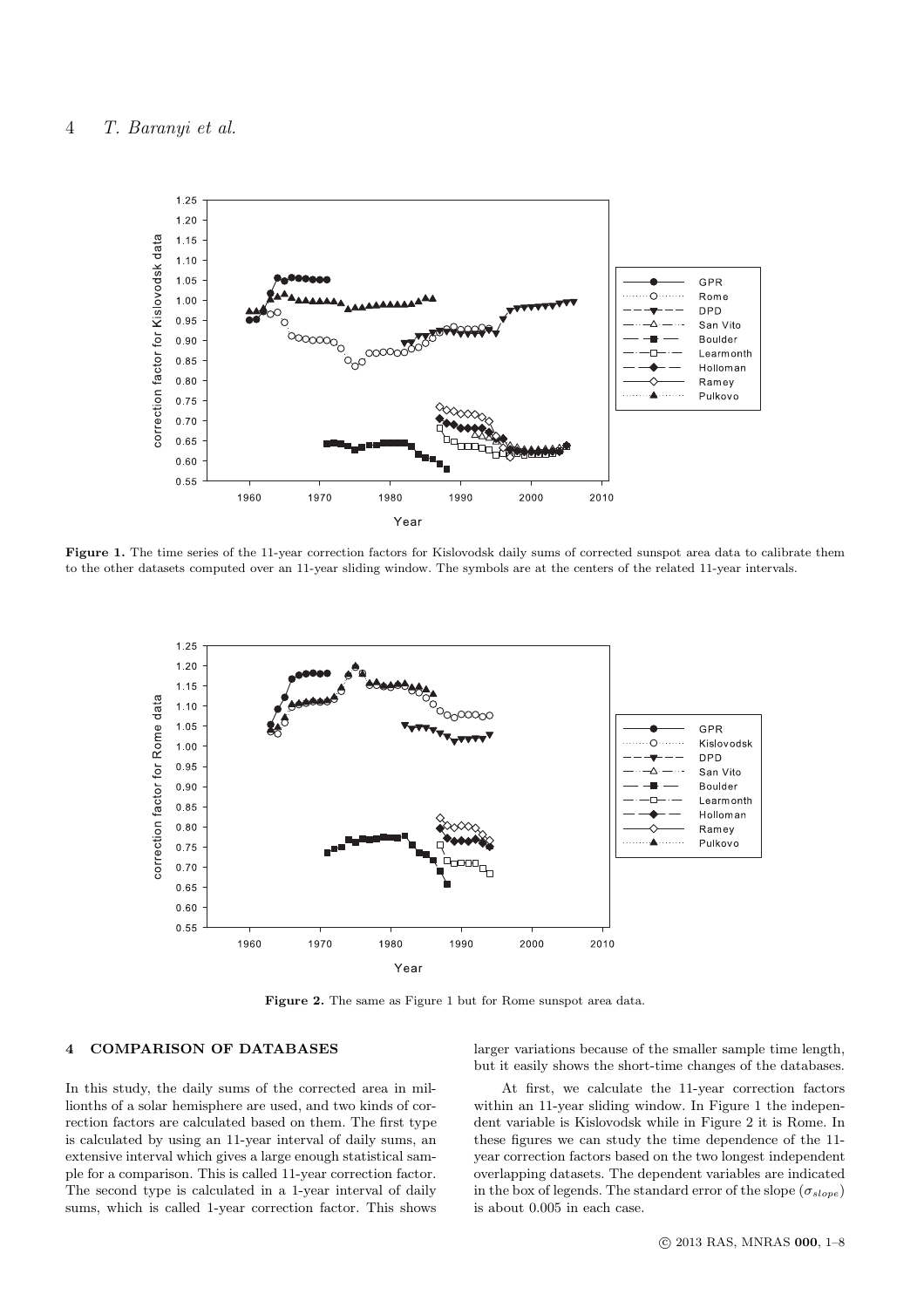

Figure 3. Upper panel: The 11-year correction factors for Kislovodsk daily sums are plotted using four of the stations as shown in Figure 1, and the related 1-year correction factors are added to show their relationships. Lower panel: Yearly mean of the International Sunspot Number.



Figure 4. The 1-year correction factors for Kislovodsk daily sums for the years 1955-2011 to calibrate them to the other datasets. The horizontal solid lines show the means of the related 1-year correction factors, and the horizontal dashed lines show the the error bands determined by the Equations 3 and 4.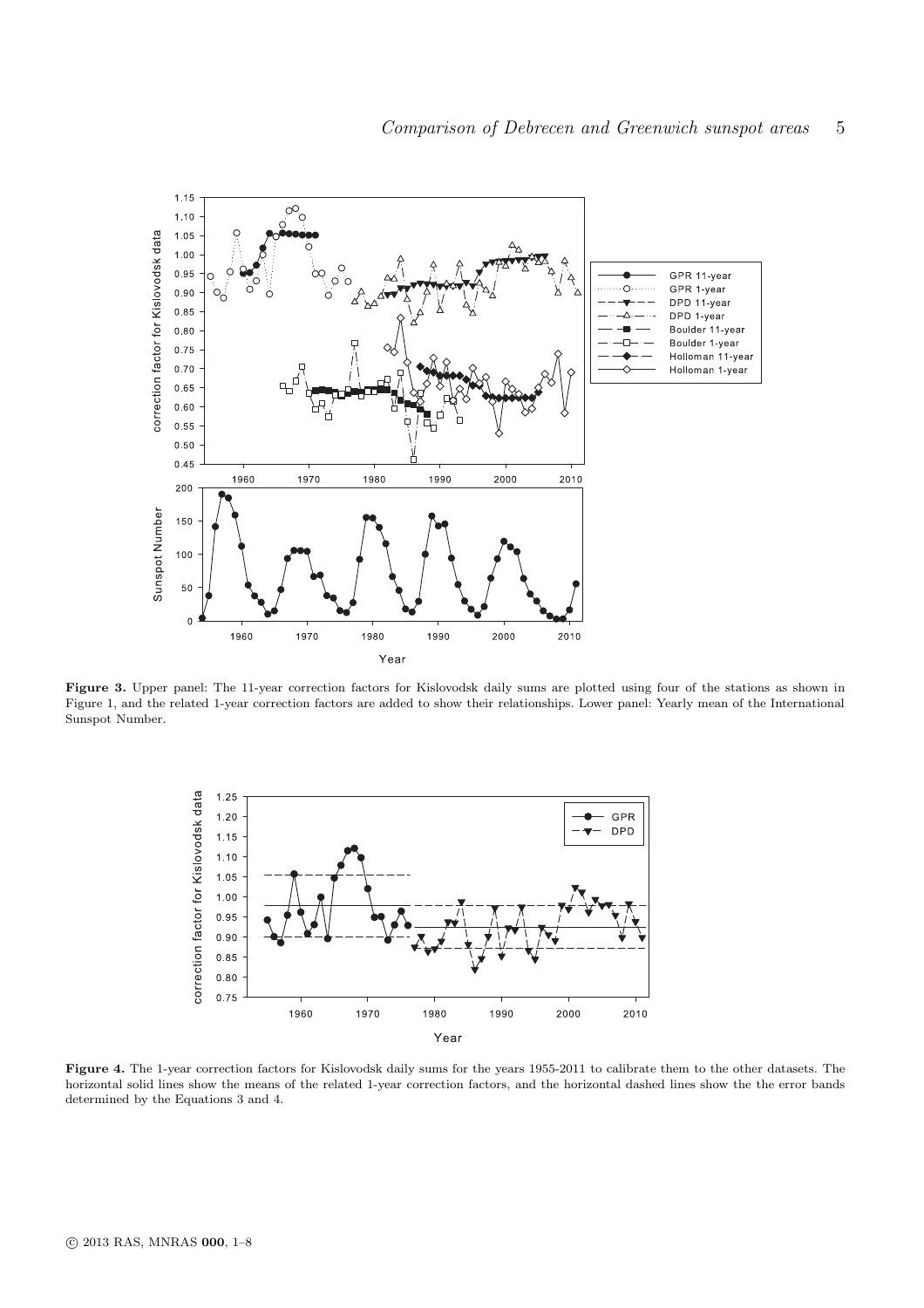

Figure 5. The 1-year correction factors for Pulkovo daily sums for the years 1933-1991 to calibrate them to the other datasets. The horizontal solid lines show the means of the related 1-year correction factors, and the horizontal dashed lines show the error bands determined by the Equations 9 and 10.

The most conspicuous feature is that every 11-year correction factor varies in time in both figures. The amplitude of the long-term variation is about 10-20 % in each case. The variation is not persistent; there are short intervals when the relationship between the dependent and independent variables are stable. When the correction factor changes, it is difficult to determine which dataset has an internal variation of its average level: the dependent variable, or the independent variable, or both of them in a different extent. The comparison of Figures 1 and 2 does not help in the decision. We have no enough data to decide when and how GPR, Kislovodsk, Rome or DPD vary.

To estimate the uncertainties of the 11-year correction factors, we have to use the 1-year correction factors too. The relationship between the 11-year and 1-year correction factors can be seen in Figure 3 including four cases as sample cases. This figure shows that a better estimation of the uncertainty of a 11-year correction factor can be computed by combining the variance of the 1-year correction factors and the variance of the slope. This means that the uncertainties would be about between  $\pm 0.03$  and  $\pm 0.1$  if we used the 11-year correction factors to determine the final correction factor. However, the 11-year correction factor is not the best choice for this estimation because it shows somewhat larger sensitivity to the variations around maximum years than around solar minima as Figure 3 show. The reason for this behaviour is that the variance of the sunspot area data increases with the increase of area. When the center of the 11-year sliding window moves forward in time to the next year, only 365 (or 366) daily data are replaced with new ones. As data arrive sequentially in the time series database, the sliding window of 11 years deletes the data of the first year in the window and adds new daily data at the end. The change of the 11-year correction factor depends on the statistical difference between these two years. The differences between the maximum years of two consecutive cycles can be much larger in absolute value than the differences between their minimum years. Thus, a one-year shift of the sliding window can cause a larger change of the slope of the regression line when a maximum year (from the beginning of the interval) is replaced with a maximum year of the next cycle (at the end of the interval) than in the case of the exchange of minimum years. The Figure 3 also shows that the actual value of the correction factor strongly depends on the length and the starting year of the interval used for the calculation because of the time-dependent deviations.

Thus, to estimate the final correction factor between GPR  $(G)$  and DPD  $(D)$ , we use the 1-year correction factors in the longest available overlapping intervals. In our case, Kislovodsk  $(K)$  and Pulkovo  $(P)$  have the longest overlaps with both GPR and DPD. The 1-year correction factors for K and P shown in Figures 4 and 5 respectively. The  $\sigma_{slope}$ is about 0.015 in each case in these figures. The means of the 1-year correction factors serve as final correction factors between the datasets. The uncertainty of the final correction factor is determined as a combination of the standard deviation of the 1-year factors ( $\sigma_{year} \sim 0.05{\text -}0.08$ ), and the average of their  $\sigma_{slope}$  values:  $\sigma_{factor} = \sqrt{\sigma_{year}^2 + \sigma_{slope}^2}$ .

The final correction factor adjusting  $K$  to  $G$  is the mean of the 1-year correction factors for  $K$ :

$$
G = 0.979(\pm 0.077) * K.
$$
\n(3)

Before determining the correction factor adjusting  $D$  to G, we have to determine the mean of the 1-year correction factors between  $K$  and  $D$ . However, we can derive two different equations depending on that which is the independent variable. If the independent variable is  $K$ :

$$
D = 0.925(\pm 0.055) * K.
$$
\n<sup>(4)</sup>

If the independent variable is  $D$ :

$$
K = 1.085(\pm 0.073) * D.
$$
\n<sup>(5)</sup>

Both Equation 4 and 5 are suitable for substituting  $K$ for a term containing  $D$  in Equation 3. Thus, we have two ways to derive the connection between G and D. Near G the number of the Equations used for the calculation are indicated in the subscript.

By substituting  $K = D/0.925$  from Equation 4, we find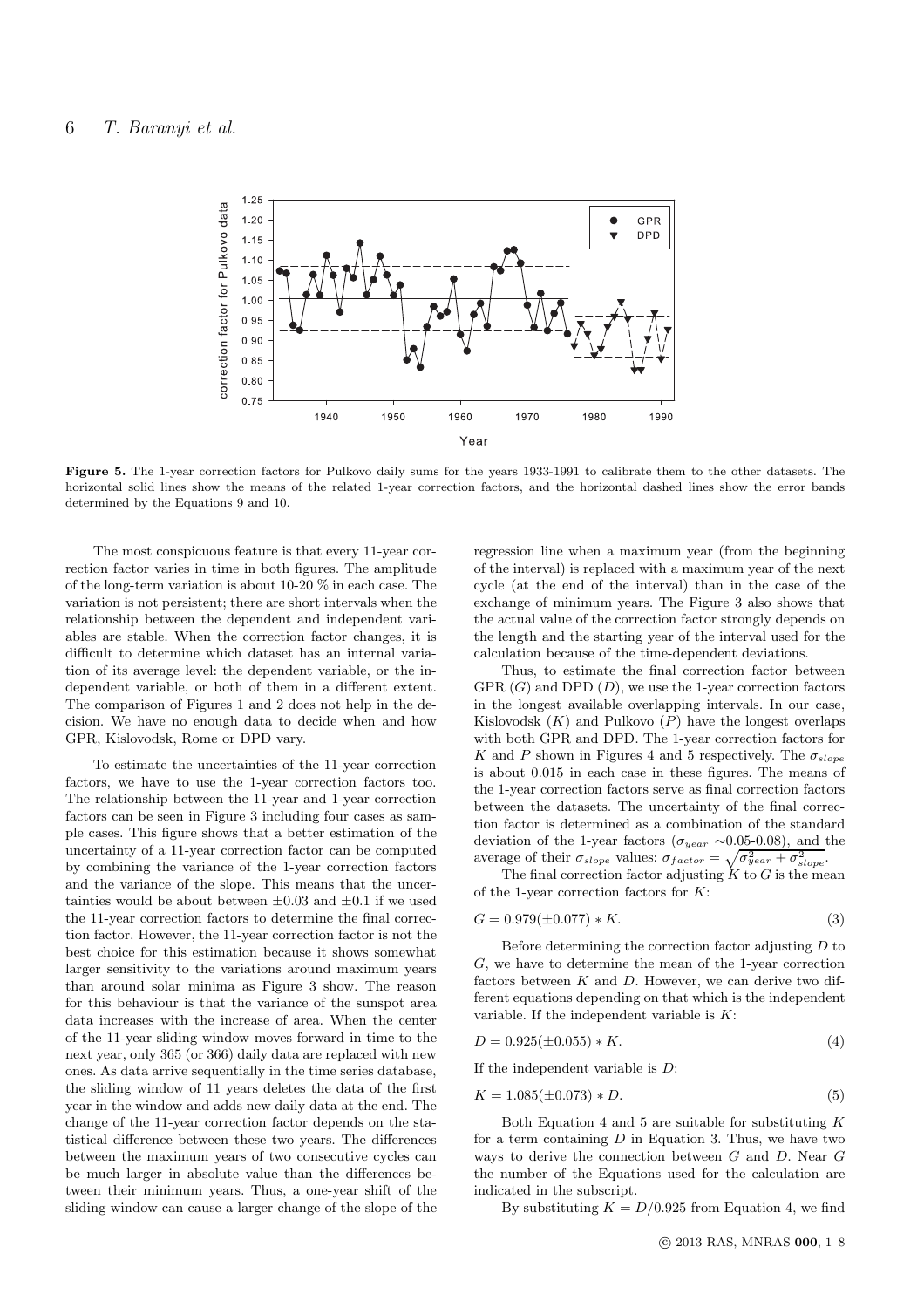$G = 0.979 * D/0.925$  (and  $\sigma$  is calculated by applying standard error propagation rules) then

$$
G_{(3,4)} = 1.058(\pm 0.104) * D,\t\t(6)
$$

where the subscripts refer to the equations used in the derivation, i.e., equations 3 and 4.

By substituting  $K = 1.085*D$  from Equation 5, we find  $G = 0.979 * 1.085 * D$  then

$$
G_{(3,5)} = 1.062(\pm 0.103) * D,\t\t(7)
$$

where the subscripts refer to the Equations 3 and 5.

Averaging the results of these two ways of calculations, Equations 6 and 7 give the following equation for the correction factor between  $G$  and  $D$  determined via  $K$ :

$$
G_{(3,4,5)} = 1.060(\pm 0.104) * D,
$$
\n(8)

where the subscripts refer to the Equations 3, 4 and 5.

In a similar way, we also compute the correction factor between  $G$  and  $D$  via  $P$ . The related basic equations similar to Equations 3-5 are:

$$
G = 1.004(\pm 0.080) * P.
$$
\n(9)

$$
D = 0.909(\pm 0.052) * P \tag{10}
$$

$$
P = 1.103(\pm 0.064) * D.
$$
\n<sup>(11)</sup>

By using these equations, we derive an equation similar to Equation 8:

$$
G_{(9,10,11)} = 1.106(\pm 0.108) * D,
$$
\n(12)

where the subscripts refer to the Equations 9, 10 and 11. Now we have two equations for the correction factor between  $G$  and  $D$ : the Equation 8 determined via  $K$  and Equation 12 determined via P. Averaging the Equations 8 and 12, and rounding the result to hundredths, we derive our estimation for the final correction factor between  $G$  and  $D$  as

$$
G_{(8,12)} = 1.08(\pm 0.11) * D,
$$
\n(13)

where the subscripts refer to the Equations 8 and 12.

The Figures 6 and 7 show the yearly means of daily sums of corrected sunspot area before and after calibrating the Kislovodsk data by using Equation 3, the Pulkovo data by using Equation 9, and DPD data by using Equation 13.

# 5 CONCLUSION

In this study, we have estimated the calibration factor between the corrected daily sunspot area of Greenwich Photoheliographic Results (GPR) and that of its continuation, the Debrecen Photoheliographic Data (DPD). We have used a method which is based on the means of the 1-year correction factors calculated for the overlapping Kislovodsk and Pulkovo databases. This method gives the following relationship:  $GPR = 1.08(\pm 0.11) * DPD$ . We recognize that there may be problems internally within the databases which need to be investigated, especially the time-dependent variations of the datasets. To achieve a more precise result, we will extend the study of sunspot databases in the near future. The planned comparison of data of identified sunspot groups will probably help in taking into account the short-term and long-term changes of the different sunspot databases. We aim at comparing the GPR and DPD data directly in an

overlapping interval when the new volumes of DPD allow it. The revision of the data will also improve the results. Currently, several international agencies are developing software to review the digital Greenwich sunspot area database, evaluating the data integrity, making corrections based on scientific analysis and group consensus, and compiling an improved version of this invaluable long term database (Willis et al. 2013a, b). In addition, a newly digitized Greenwich database is being quality controlled to be available for comparison tests with the older version (Erwin et al. 2013). In the future, we intend to update the GPR-DPD correlation results when a more accurate Greenwich database becomes available. Our results show that every dataset may vary in time to a smaller or larger extent. Even if the main priority of an observatory is to keep its area dataset in perfectly homogeneous state devoting large efforts to this task, it is almost impossible to avoid the effect of possible long-term changes of observational material or other observational conditions. Since the intervals of variation and stability are different in the different datasets, we conclude that the more observatories observe, measure, and publish the sunspot area data, the better for the long-term studies regardless of the observational techniques. This also underlines how important the data rescue programs are which aim at digitizing, measuring (or revising, or re-measuring with different methods), and publishing existing sunspot image and data archives. These efforts are valuable contributions to the studies of long-term variation of solar activity, and they are indispensable to achieve better results in this field.

## ACKNOWLEDGMENTS

This work was supported by the ESA PECS project No. C98081 (T.B.). The authors are greatly indebted to a referee for suggesting substantial improvements to the presentation of the material included in the paper.

## **REFERENCES**

- Babu, G. J., Feigelson, E. D., 1992, Comm. Statist. Simulation Comput. 21, 533
- Balmaceda L.A., Solanki S.K., Krivova N.A., Foster S. ,
- 2009, JGR, 114, A07104, 12, DOI:10.1029/2009JA014299 Baranyi, T., Győri L., Ludmány A., Coffey H.E., 2001, MN-RAS, 323, 223
- Cimino M., 1967, Solar Physics, 2, 375
- Gy˝ori L., Baranyi T., Ludm´any A., 2011, IAU Symp., 273, 403, DOI:10.1017/S174392131101564X
- Erwin E. H., Coffey H. E., Denig W. F., Willis D. M., Henwood R., Wild M. N., 2013, Solar Phys., doi:10.1007/s11207-013-0310-z
- McCrea W. H., 1975, Royal Greenwich Observatory: An Historical Review issued on the occasion of its Tercentenary, London : H.M. Stationery Off.
- Nagovitsyn Yu. A., Makarova V. V., Nagovitsyna E. Yu., 2007, Solar System Research, 41, 81
- Solanki S.K., 2003, A&AR, 11, 153
- Usoskin I.G., 2008, Living Rev. Solar Phys., 5
- Willis D. M., Coffey H. E., Henwood R., Erwin E. H.,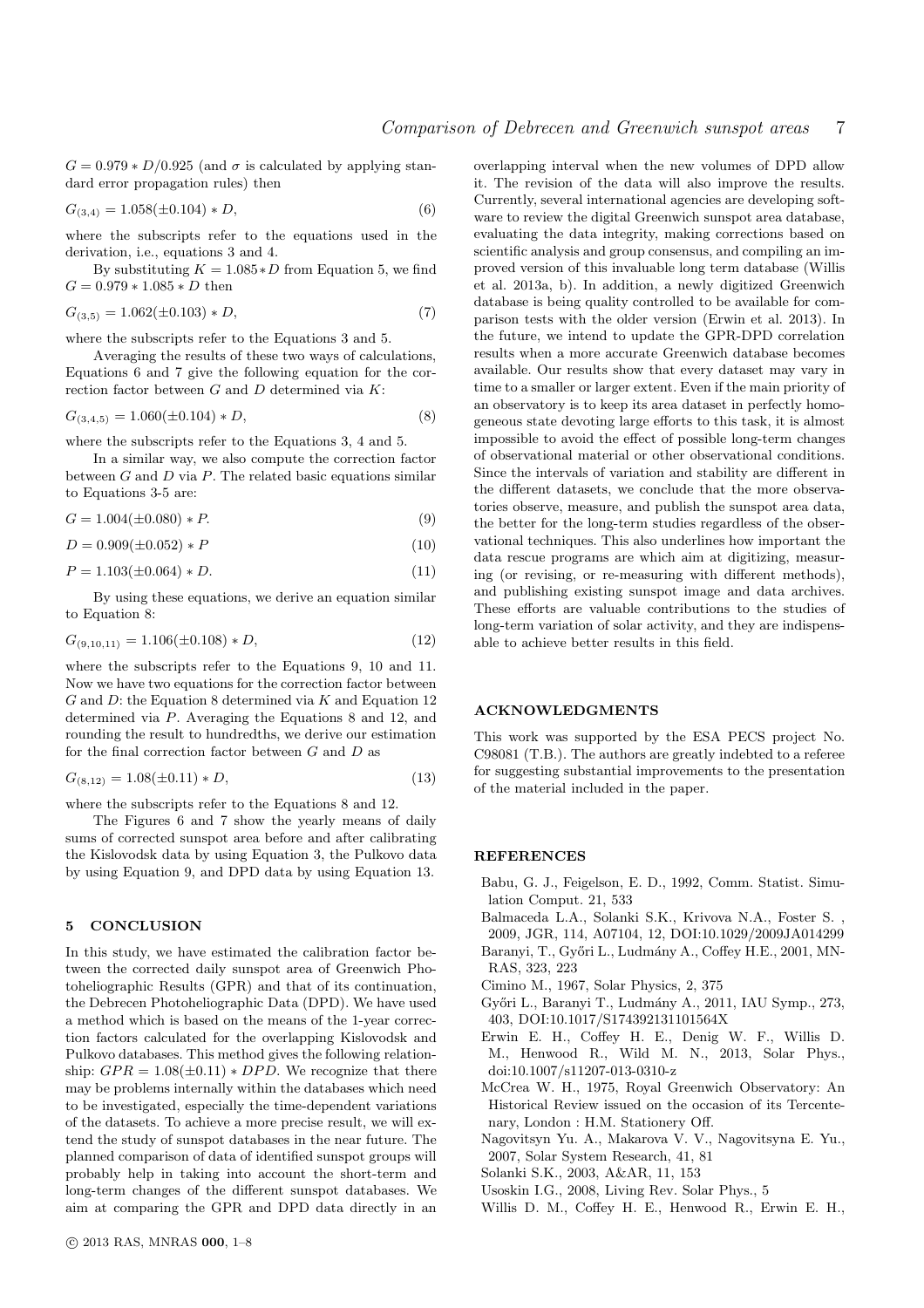

Figure 6. Upper panel: Yearly means of daily sums of corrected sunspot area data of GPR, Pulkovo, Kislovodsk and DPD. Lower panel: Differences between the yearly means (G=GPR, P=Pulkovo, K=Kislovodsk, D=DPD).

Hoyt D. V., Wild M. N., Denig W.F, 2013a, Solar Phys., doi:10.1007/s11207-013-0311-y Willis D. M., Henwood R., Wild M. N., Coffey H. E., Denig W. F., Erwin E. H., Hoyt D. V., 2013b, Solar Phys., doi:10.1007/s11207-013-0312-x